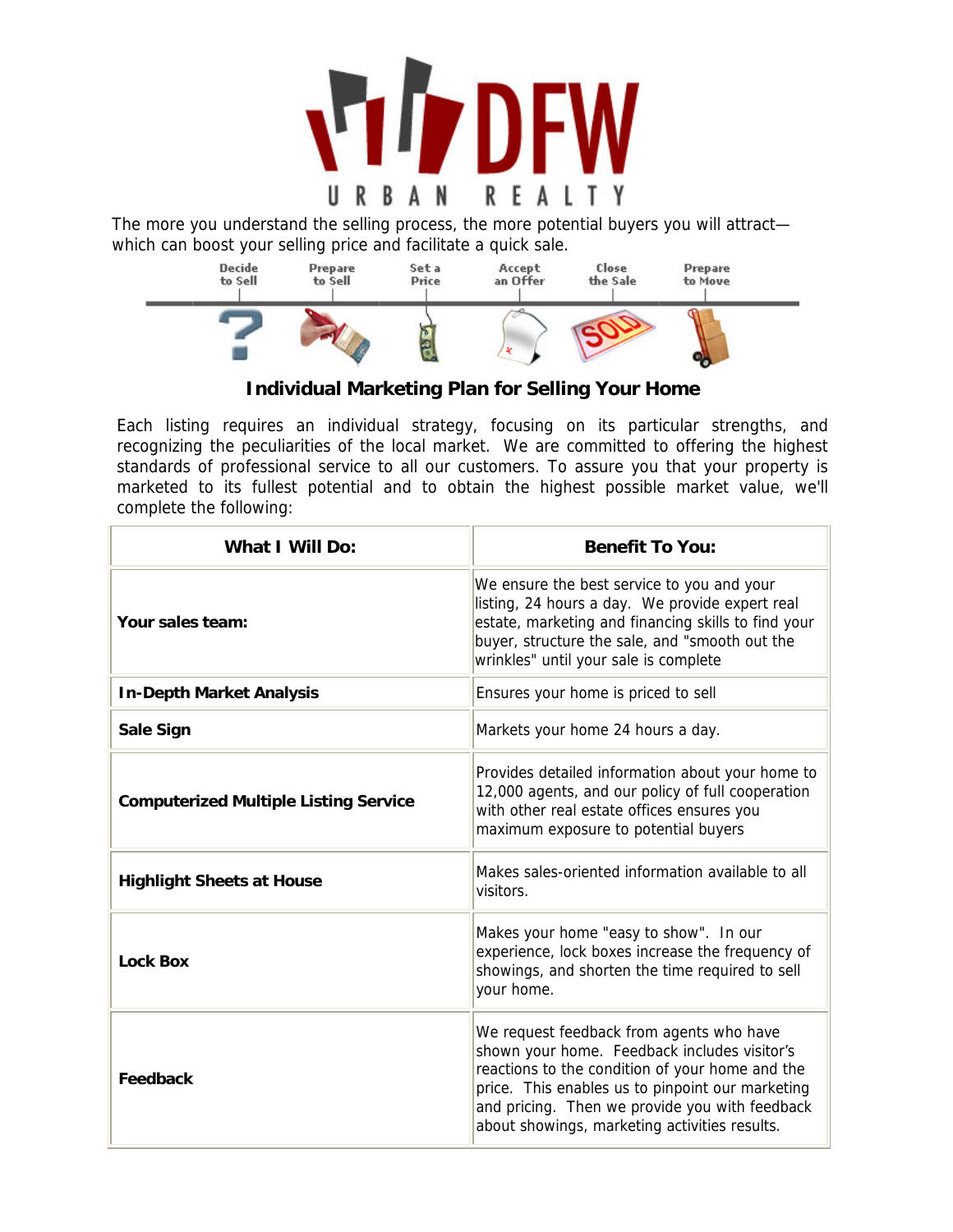

| <b>Personal Strengths:</b>                                                                            | <b>Benefits to You:</b>                                                                                                                                    |  |  |
|-------------------------------------------------------------------------------------------------------|------------------------------------------------------------------------------------------------------------------------------------------------------------|--|--|
| Knowledge                                                                                             | My knowledge of local markets and values ensures<br>the most appropriate solutions to your problems                                                        |  |  |
| <b>Excellent pricing skills</b>                                                                       | Ensures that your home sells as quickly as<br>possibleat the right price                                                                                   |  |  |
| <b>Extensive personal and professional</b><br>networks                                                | Enables me to locate your buyer sooner                                                                                                                     |  |  |
| Good listening skills, combined with<br>very strong realtor skills                                    | Keeps YOU in charge. I help you achieve your<br>goals!                                                                                                     |  |  |
| Internet exposure through personal<br>web site, company pages, and local and<br>national associations | Maximizes exposure to an upscale market, including<br>corporate transfers to this area                                                                     |  |  |
| State of the art technology                                                                           | Cell phones, voice mail, faxes, computersall to<br>increase my availability and service to you.                                                            |  |  |
| <b>Strong negotiator</b>                                                                              | No sale is complete until all parties are satisfied. It<br>takes a strong negotiator to keep a sale "on track"<br>negotiate all offers you wish to accept. |  |  |

Contact **DFW Urban Realty** Today!

*Kenneth Cox – Broker/Owner DFW Urban Realty, LLC License #597370 MetroTex, NAR, TAR, BBB* 

- **Office: (214) 764-4124 office**
- **Fax: (214) 764-4135**
- **Toll Free: (800) 525-4124**
- **E-Mail: broker@dfwurbanrealty.com**
- **Websites: www.dfwurbanrealty.com, www.buyandselldallas.com, www.buyandsellfortworth.com**

www.searchdallasmls.com, www.searchfortworthmls.com: We offer the most advanced home search in the Dallas Fort Worth area with multiple search options including search by MLS number, city, address, zip code, school district, subdivision, polygonal map, radius map, and our new Sold Home Map Search (includes days on market, original listing prices, selling prices, selling dates)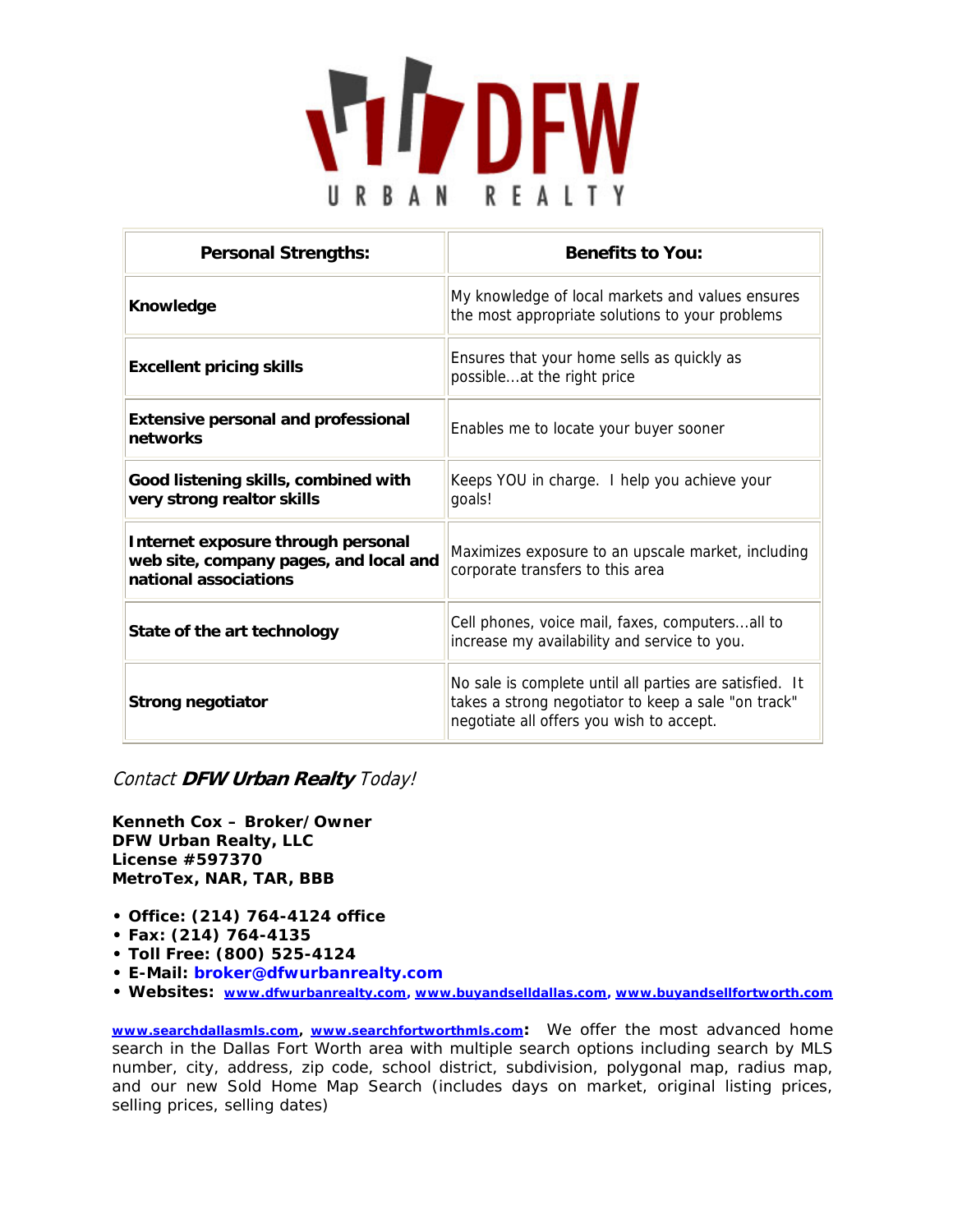

#### **What Sells Real Estate?**

**M**ost people have heard the term "location, location, location!" It is indeed one of the most important considerations for most homebuyers. However, other factors will also help determine the value and marketability of your home. These include:

- The condition of the property
- The asking price
- The terms and conditions of the sale
- Seller's availability and cooperation in showing the home

#### **The Listing and Selling Process**

Once you have decided to sell your home, you'll need to provide some information to the agent and become familiar with procedures for appointments and the receipt of offers.

- Locate your deed, current tax bill, and information pertaining to any liens on the property.
- Locate any Homeowner's Association documents, if applicable
- Agree on terms and conditions of the Listing Agreement
- Fill out a property profile form for the Multiple List service
- Complete a Property Disclosure Form
- Complete a Lead Paint Disclosure form, per Federal law if applicable

Decide whether you wish to offer the Home Buyers Warranty to a future buyer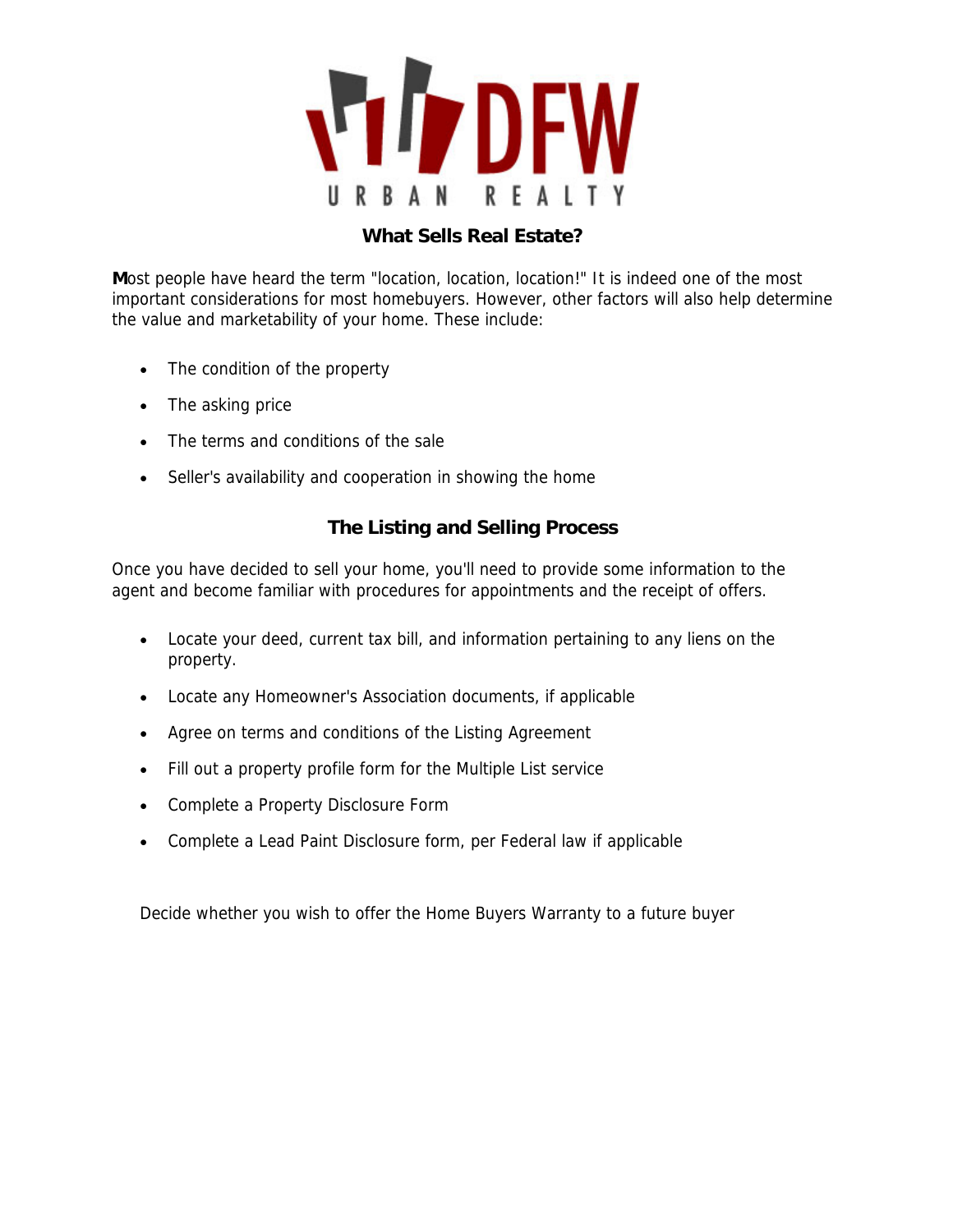

| <b>EST. CLOSING COST</b>                | <b>ASSUMP/CASH</b>   | <b>CONVEN</b>                                   | <b>FHA</b>                     | <b>VA</b>                      | <b>ESTIMATE</b> |
|-----------------------------------------|----------------------|-------------------------------------------------|--------------------------------|--------------------------------|-----------------|
| <b>LOAN CHARGES</b>                     |                      |                                                 |                                |                                |                 |
| Discount Points %                       | n/a                  |                                                 |                                |                                |                 |
| Tax Service Fee                         | n/a                  | $\star$                                         | \$125.00                       | \$125.00                       |                 |
| Process/Underwriting                    | n/a                  | $\star$                                         | \$450.00                       | \$450.00                       |                 |
| <b>Inspection Fee</b>                   | n/a                  | $\star$                                         | \$<br>$\overline{\phantom{a}}$ | \$                             |                 |
| Photos/Amort. Schedule                  | n/a                  | $\star$                                         | \$                             | \$15.00                        |                 |
| <b>Courier Fees</b>                     | \$                   | \$25.00                                         | \$75.00                        | \$75.00                        |                 |
| <b>Interest Proration</b>               |                      | n/a                                             | n/a                            | n/a                            |                 |
|                                         |                      |                                                 |                                |                                |                 |
| <b>MISCELLANEOUS</b><br><b>CHARGES</b>  |                      |                                                 |                                |                                |                 |
| Survey                                  | n/a                  | $\star$                                         | $\star$                        | $\star$                        |                 |
| Termite Inspection                      | <b>Buyer Pays</b>    | <b>Buyer Pays</b>                               | <b>Buyer Pays</b>              | \$100.00                       |                 |
| Home Warranty Plan                      | \$<br>$\blacksquare$ | $\pmb{\mathsf{\$}}$<br>$\overline{\phantom{a}}$ | \$                             | \$                             |                 |
| Repairs or Allowances                   | \$                   | $\hat{z}$<br>$\overline{\phantom{a}}$           | \$                             | \$                             |                 |
| Tax Certificate                         | \$30.00              | \$50.00                                         | \$30.00                        | \$30.00                        |                 |
| %<br>Commission                         | \$                   | \$<br>$\overline{\phantom{a}}$                  | \$<br>$\overline{\phantom{a}}$ | \$                             |                 |
| <b>Tax Proration</b>                    | \$                   | \$ TBD                                          | \$                             | \$                             |                 |
| Attorney's Fees                         | \$175.00             | \$100.00                                        | \$200.00                       | \$250.00                       |                 |
| <b>Escrow Fees</b>                      | \$125.00             | \$175.00                                        | \$190.00                       | \$250.00                       |                 |
| <b>Recording Fees</b>                   | \$13.00              | \$30.00                                         | \$15.00                        | \$15.00                        |                 |
| <b>Owners Title Policy</b>              |                      |                                                 |                                |                                |                 |
| Copies (Rest. Etc.)                     | \$                   | $\star$                                         | \$20.00                        | \$20.00                        |                 |
| Tax Proration @<br>$/$ day              | $\frac{1}{2}$        | \$<br>$\overline{\phantom{a}}$                  | \$<br>$\overline{\phantom{a}}$ | \$<br>$\overline{\phantom{a}}$ |                 |
| HOA Dues & Fees                         | \$                   | \$                                              | \$                             | \$                             |                 |
| <b>Total Estimated Costs</b>            | \$                   | \$                                              | \$                             | \$<br>$\blacksquare$           |                 |
|                                         |                      |                                                 |                                |                                |                 |
|                                         |                      |                                                 |                                |                                |                 |
| <b>PAYOFF</b>                           | CONV/FHA/VA          |                                                 |                                |                                |                 |
| PRINCIPAL BALANCE                       | \$                   |                                                 |                                |                                |                 |
| <b>INTEREST</b>                         | \$                   |                                                 |                                |                                |                 |
| <b>TOTAL PAYOFF</b>                     | \$                   |                                                 |                                |                                |                 |
| <b>SALES PRICE</b>                      | \$                   |                                                 |                                |                                |                 |
| <b>LESS TOTALS</b>                      |                      |                                                 |                                |                                |                 |
| <b>EST. CLOSING COST</b>                | \$                   |                                                 |                                |                                |                 |
| <b>LESS TOTAL PAYOFF</b>                | \$                   |                                                 |                                |                                |                 |
| PLUS ESCROW ACCT.                       | \$                   |                                                 |                                |                                |                 |
| (PD. AFTER DIRECT BY<br><b>LENDER</b> ) | \$                   |                                                 |                                |                                |                 |
| <b>ESTIMATED NET</b>                    |                      |                                                 |                                |                                |                 |
| <b>PROCEEDS</b>                         | \$                   |                                                 |                                |                                |                 |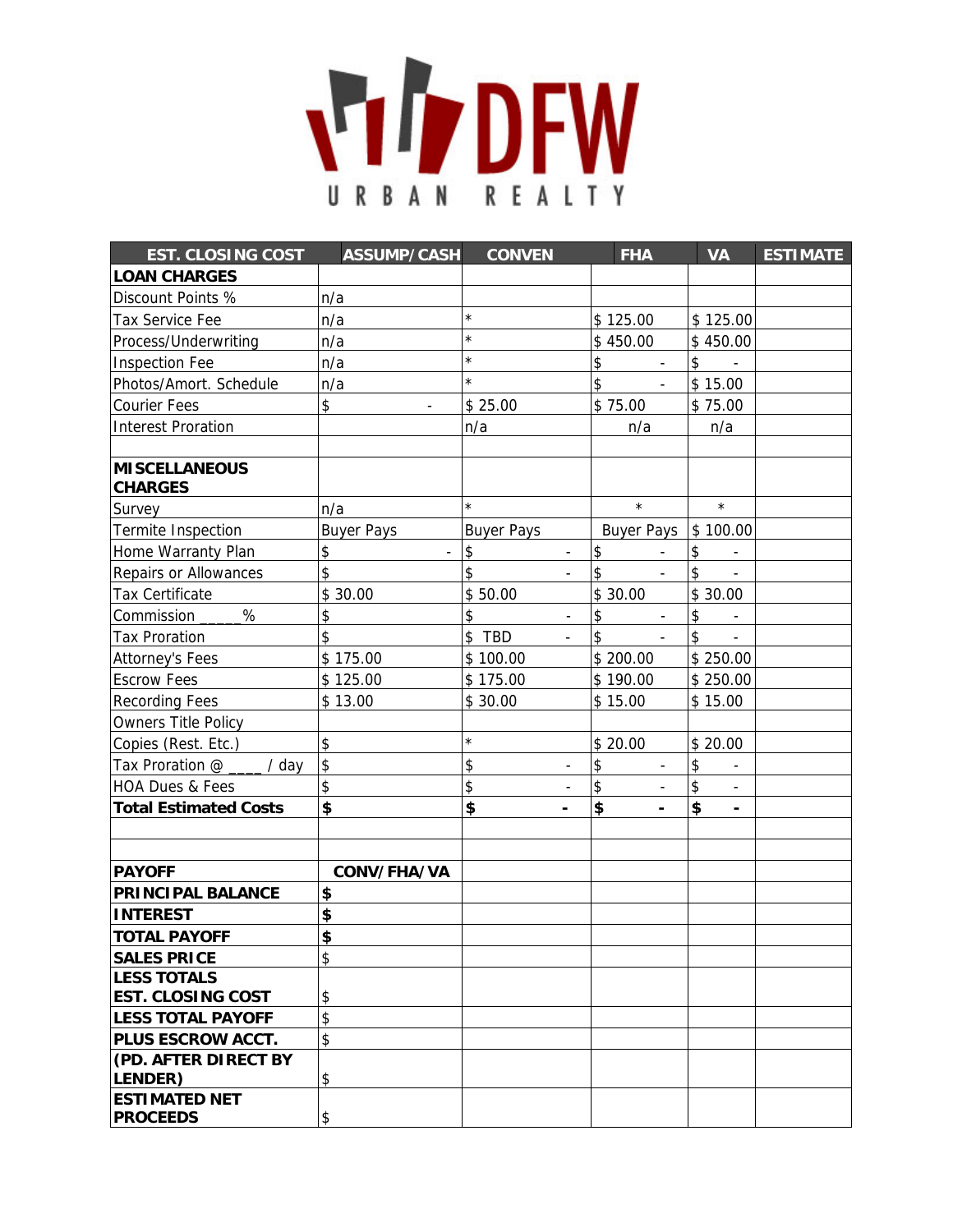

# **What You Should Know About Agency in Texas**

The Texas Legislature enacted an amendment to the Texas Real Estate License Act which became effective January 1, 1996. Among other things, the amendment changes the permitted agency relationships between a real estate broker and its client. No longer will Jo Tipton Realty Group., d/b/a Jo Tipton, REALTORS ® act as a disclosed dual agent in a transaction in which both the seller and buyer are working with associates of our company. Instead, we will act as an intermediary in the transaction. We strive daily to provide the public and our sales associates with current information regarding the sale and leasing of property. In recent years the real estate industry and state legislatures across the country have also sought to better inform buyers and sellers about the legal relationship they may have with the real estate broker.

#### **INFORMATION and DISCLOSURE REGARDING REAL ESTATE AGENCY RELATIONSHIPS**

# **Competing Clients**

Buyer understands that Broker may represent more than one client seeking to purchase the same house. Broker will notify Buyer if an offer is to be submitted on the same property they are interested in, but will not discuss any of the terms or conditions of any offers made. After written notification to client of competing buyers for the same property, Buyer may terminate this agreement immediately with written notification and no further obligations. The buyer also has the right to waive any objections to any conflict by reason of competing buyers.

### **Texas Law**

Texas Law requires all real estate brokers to disclose who the broker will be representing --

a) buyers - b) sellers - c) or in certain situations both the buyer and the seller

Whatever the case, the relationship must be disclosed to you. Please read the attached representation guide and ask me any questions you may have concerning our working relationship. Once we have discussed it and you fully understand agency relationships, please sign and date the enclosed.

# **Termination of Buyer Agreement**

With **forty-eight** hours written notification buyer or agent may terminate this agreement with no further obligation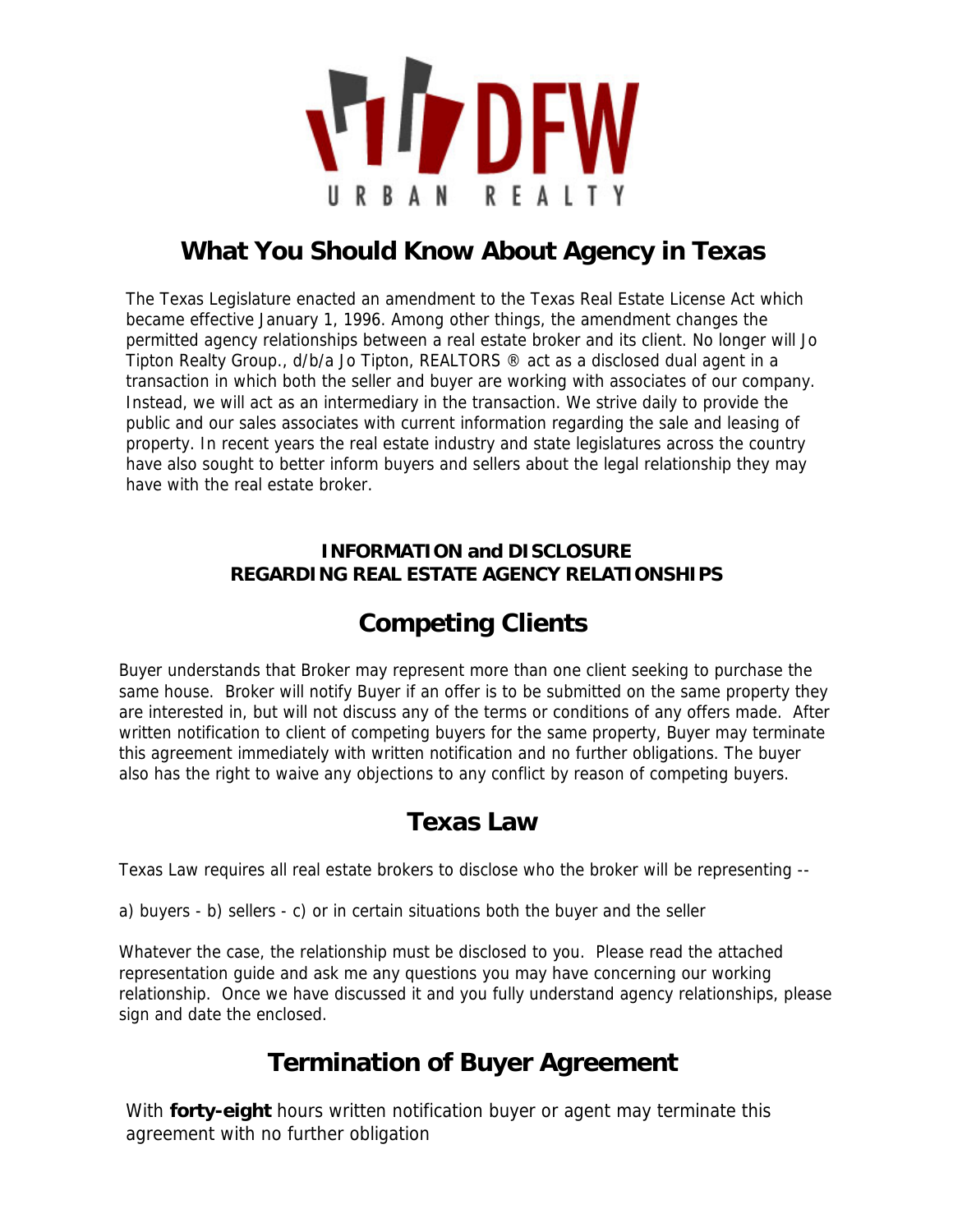



One type of real estate transaction involves a seller who has listed property for sale with a real estate broker and is presented with an offer to purchase from a buyer who has engaged another broker. Both brokers have individual sales associates to act on behalf of the broker in the transaction. In this transaction the broker for the seller and the broker's sales associate exclusively represent the seller. The other broker and its sales associate working for the buyer exclusively represents the buyer.

#### **INTERMEDIARY STATUS**

(FOR IN-COMPANY TRANSACTIONS)

Intermediary status was created by the Texas Legislature in 1995 and was designed for use when a buyer and seller are represented by the same broker such as when a buyer wishes to purchase a property listed for sale by the Broker. In such a transaction, with the written consent of the parties, the broker may work with both parties to the sale. As an Intermediary, the Broker (1) will treat both the buyer and seller honestly, (2) will not disclose that the seller will accept a price less than the asking price unless authorized in writing to do so by the seller, (3) will not disclose that the buyer will pay a price greater than the price submitted in a written offer unless authorized in writing to do so by the buyer, (4) will not disclose any confidential information or any information that a party

specifically instructs the broker in writing not to disclose unless authorized in writing to disclose the information or required to do so by law. The Broker, with the written consent of the parties, may act as an Intermediary in two different circumstances explained as follows: When the Buyer and Seller wish to have the Broker act as an Intermediary in the sale and each has separate agents of the Broker working with them, then Broker may appoint each agent to act as an "Appointed Licensee." Under these circumstances, the Appointed Licensee will carry out the instructions of the parties to whom they are appointed and will render professional advice and opinions to the parties during the transaction.



When a Buyer and Seller in the transaction wish to work with the same sales associate of the Broker, then the sales associate will act as an "Intermediary Representative" of the Broker. Such a transaction presents a greater potential for a conflict of interest between the Broker and the parties, which precludes the Broker and its Intermediary Representative from promoting the interest of one party over the other. In this situation the Intermediary Representative will not render professional advice or opinions to either party so as to remain fair and impartial to both parties, however may provide information and assistance.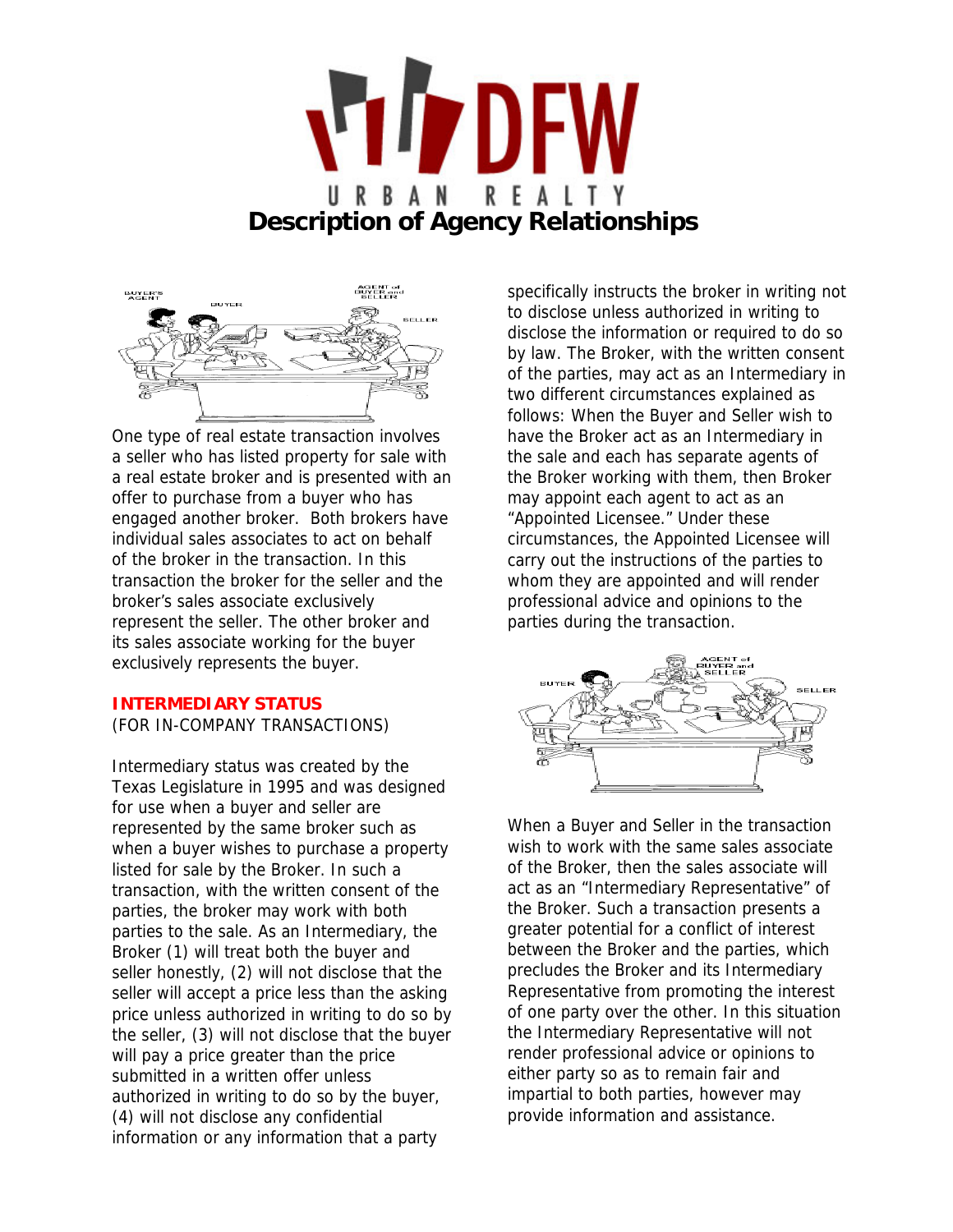

#### **Preparing your home through the eyes of a buyer...**

#### **The effort put into repairing and cleaning your property is likely to be returned in a fast sale at an attractive price.**

- As buyers approach your property the first time, impressions are formed quickly.
- Paint house this can do more for sales appeal than any other factor.
- Yard Remove all toys, garbage, garden tools and other items from view.
- Mow lawn and keep edged.
- Close garage doors.
- Put colorful flowers in front of house.

#### **Often, while waiting to be let in, the first thing a buyer looks at closely is the front door.**

- Put new paint on the front door.
- Buy a new door mat.
- Buyers take a close look at the basement of a home. They will look for bad wiring, leaky pipes and signs of decay.
- Clean out basement and dispose of everything you are not going to move.
- Ensure that there is plenty of lighting.
- Sweep or vacuum floor.
- Stack items neatly against walls.

#### **The kitchen is often the most important room in the house. Make it bright and attractive.**

- Put a vase of fresh flowers on the table.
- Replace curtains or clean existing ones.
- Remove appliances from counters.
- Create a pleasant fragrance in the kitchen (i.e. vanilla, cinnamon).

#### **It is important that bathrooms are clean, bright and smell fresh.**

- Install a new shower curtain and replace worn throw rugs.
- Polish all fixtures.
- Open windows.
- Hang bright, fresh towels.
- Remove stains from toilets and bathtubs.
- Use air freshener.
- Display colorful soaps.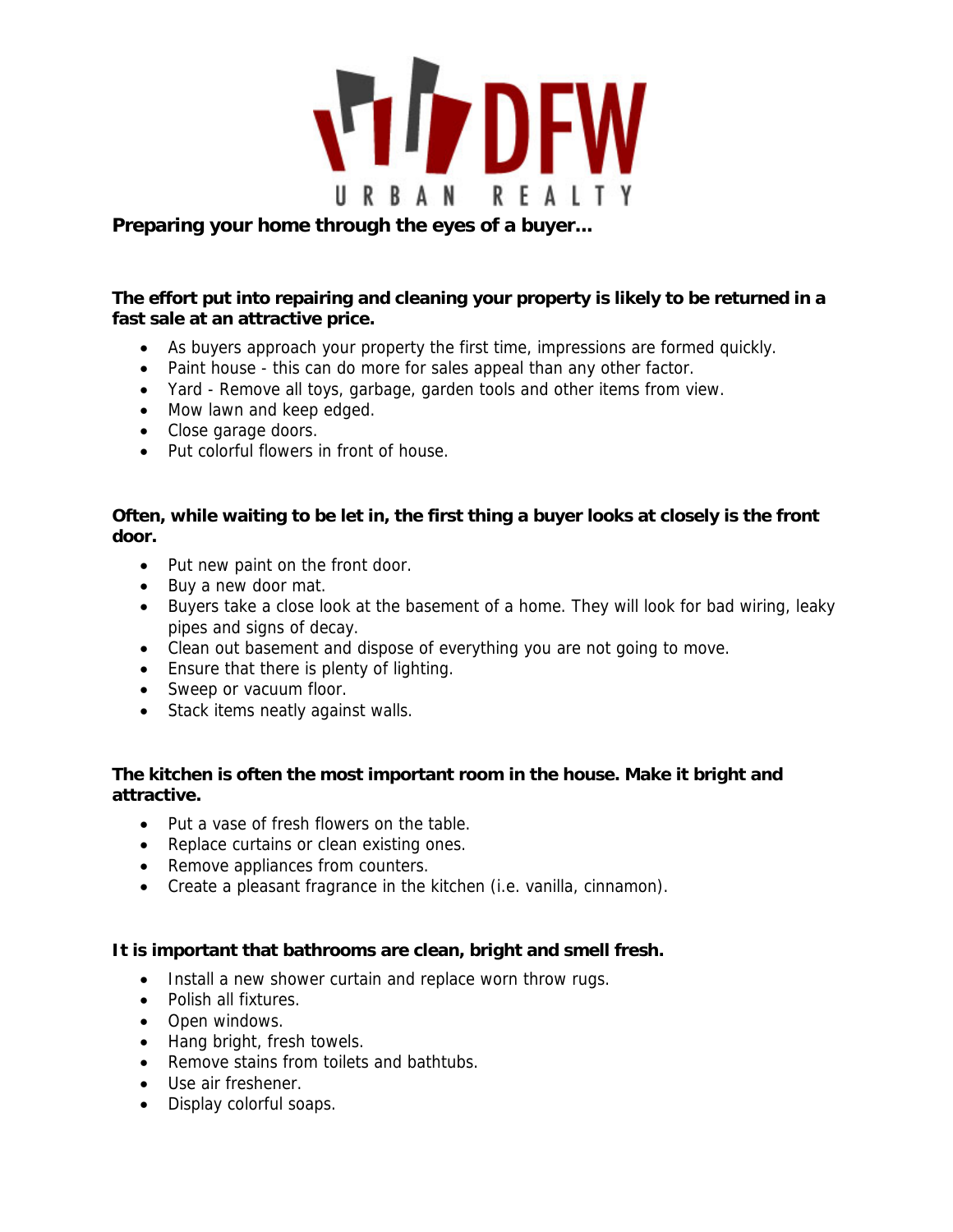# **VIDEW** URBAN REALTY

#### **The living room...**

- Clean out the fireplace and place logs in it.
- Polish all woodwork.
- Put big furniture in storage so rooms are not cluttered or crowded.

#### **Repair & Cleaning Checklist**

#### **Front Door:**

- Newly painted
- Doorbell operating
- Door brass polished
- Hinges oiled

#### **Exterior of House:**

- House recently painted
- Gutters recently cleaned
- Exterior lights operating
- Missing shingles replaced
- Moss removed from roof

#### **Windows:**

- Window trims painted
- Windows operating freely
- Cracked windowpanes replaced
- Windows washed

#### **Driveway:**

- Resurfaced
- Potholes patched
- Recently sealed

#### **Patios:**

- Wood stained or painted
- Fencing secure

#### **Lawn:**

- Lawn in good condition
- Grass mowed
- Edges trimmed

#### **Trees/Shrubs:**

- Dead branches pruned
- Dead shrubs replaced
- Overgrown shrubs pruned

#### **Entry:**

• Entry lights operating

#### **Family Room:**

- Cracks in ceiling/walls repaired
- Leaks repaired & watermarks covered
- Wallpaper secured
- Woodwork repainted
- Windows washed
- Curtains/drapes/blinds cleaned
- Windows operating freely
- Drapes/blinds opened
- Carpets cleaned
- Hobby supplies put away

#### **Bedrooms:**

- Cracks in ceiling/walls repaired
- Leaks repaired & watermarks covered
- Wallpaper secured
- Woodwork repaired
- Windows washed
- Curtains/drapes/blinds cleaned
- Floor waxed/refinished
- Carpets cleaned
- Beds made
- Laundry put away
- Floor free from clutter

#### **Basement:**

- Cracks in ceiling/walls repaired
- No evidence of water penetration
- Dampness removed
- Cold water pipes covered
- Dehumidifier installed
- Sump pump installed
- No musty odors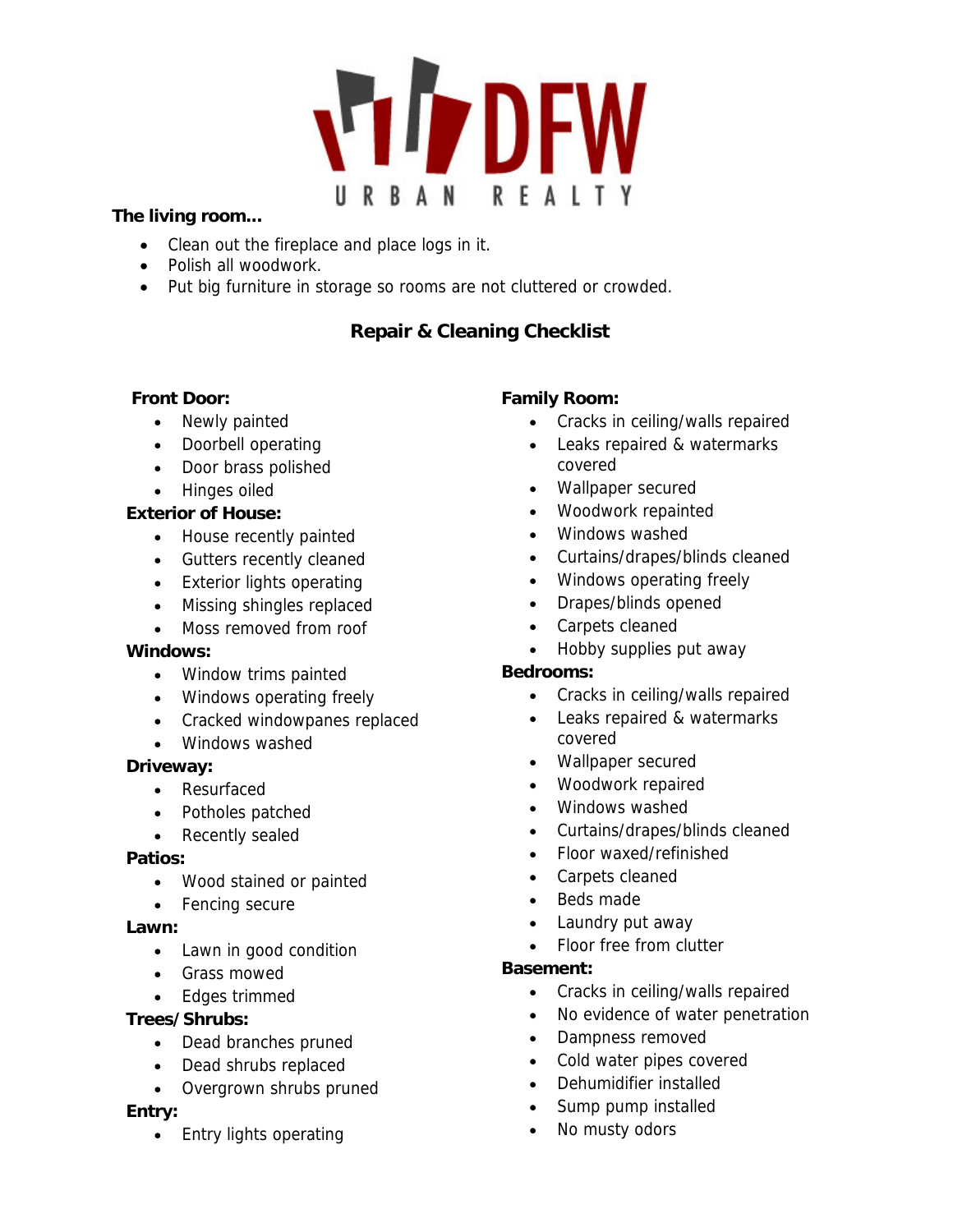# **IT DEW** URBAN RFAITY

- Floors cleaned
- Closet cleaned
- Closet light operating

#### **Living Room:**

- Recently painted
- Cracks in ceiling/walls repaired
- Leaks repaired & watermarks covered
- Wallpaper secured
- Woodwork repainted
- Curtains/drapes/blinds cleaned
- Drapes/blinds opened
- Carpets cleaned

#### **Kitchen:**

- Sink free of stains
- No dripping faucets
- Appliances in good working order
- Walls, cabinets free of stains
- Countertops cleared and cleaned
- Pantry neatly arranged
- Pantry hardware replaced
- Refrigerator defrosted
- Drains cleared
- Furnace cleaned
- Storage neatly arranged
- Excess storage removed
- Floor swept
- Light fixtures operating
- Handrail secure
- Stairway runner secure

#### **Dining Room:**

- Cracks in ceiling/walls repaired
- Leaks repaired & watermarks covered
- Wallpaper secured
- Woodwork repaired
- Windows washed
- Drapes/blinds open to view
- Floor waxed/refinished
- Carpets cleaned

#### **Bathrooms:**

- Sink stains removed
- Leaky faucets repaired
- Grouting stains removed
- All joints caulked
- Missing tiles replaced
- All fixtures operating
- Floors cleaned
- New shower curtain
- All supplies stored
- Guest towels

The following is a list of some possible work orders. The work orders must be completed prior to closing and the seller is responsible for having them done. Check with your local authorities for specific requirements.

#### **The following conditions may require a work order:**

- Broken windows.
- Debris in crawl space.
- Dry rot or deteriorated wood.
- Earth-wood contact.
- Overgrown shrubbery.
- **Electrical not in working condition.**
- Gutters and downspouts blocked or missing.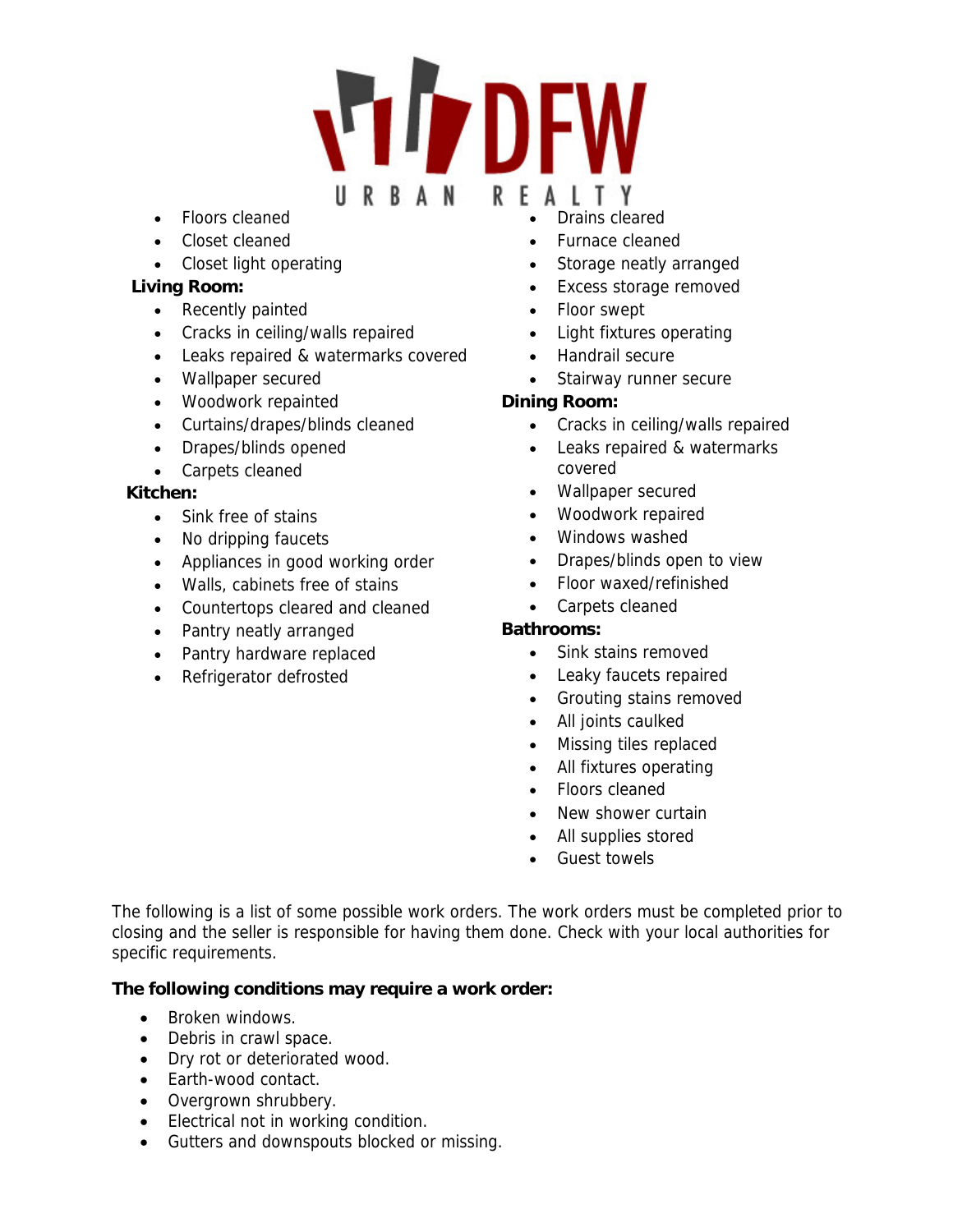

- A hot water tank without a 34" discharge line.
- Inadequate foundation ventilation.
- Inadequate attic ventilation.
- Less than four feet of waterproof material around tub enclosures (tile, formica, etc.).
- Less than 18" clearance between soil and floor joists under entire house.
- Peeling or missing paint.
- Plumbing not in working condition.
- Single oil or gas space heaters to heat entire house.
- Water damage inside home.

#### **You might have to:**

- Paint the exterior and interior if in bad condition.
- Hook up to public water or sewer if available.
- Get county certification if home is on septic or well.
- Remove unused oil tanks or fill with cement-slurry or polyurethane foam.

#### **Other items to remember:**

- Inspectors will need access to the attic.
- Leased equipment cannot be included in the sale (i.e. hot water tank, alarm system, etc.).
- All assessments must be paid.
- Joint maintenance agreements will be required for common road easements for maintenance on home where property line is within 3' of structure.
- Check with local authorities for specific requirements.

#### **While your house is being shown...**

#### **Before Your House Is Shown...**

- Tag or remove items not included in sale (i.e. water conditioner, chandeliers, plants, drapes).
- Open shades and curtains to let in light.
- Turn on enough lights so home is well-lit during showing.
- At night, turn on porch light and outdoor lighting.
- Tidy all the rooms. Neatness makes a room easier to view.
- Clean dirty dishes in the sink and put away any dishes on counter.
- Keep toys in the children's rooms.
- Put away items in the yard such as bicycles, gardening tools and skateboards.
- If fall or winter, light a fire in the fireplace.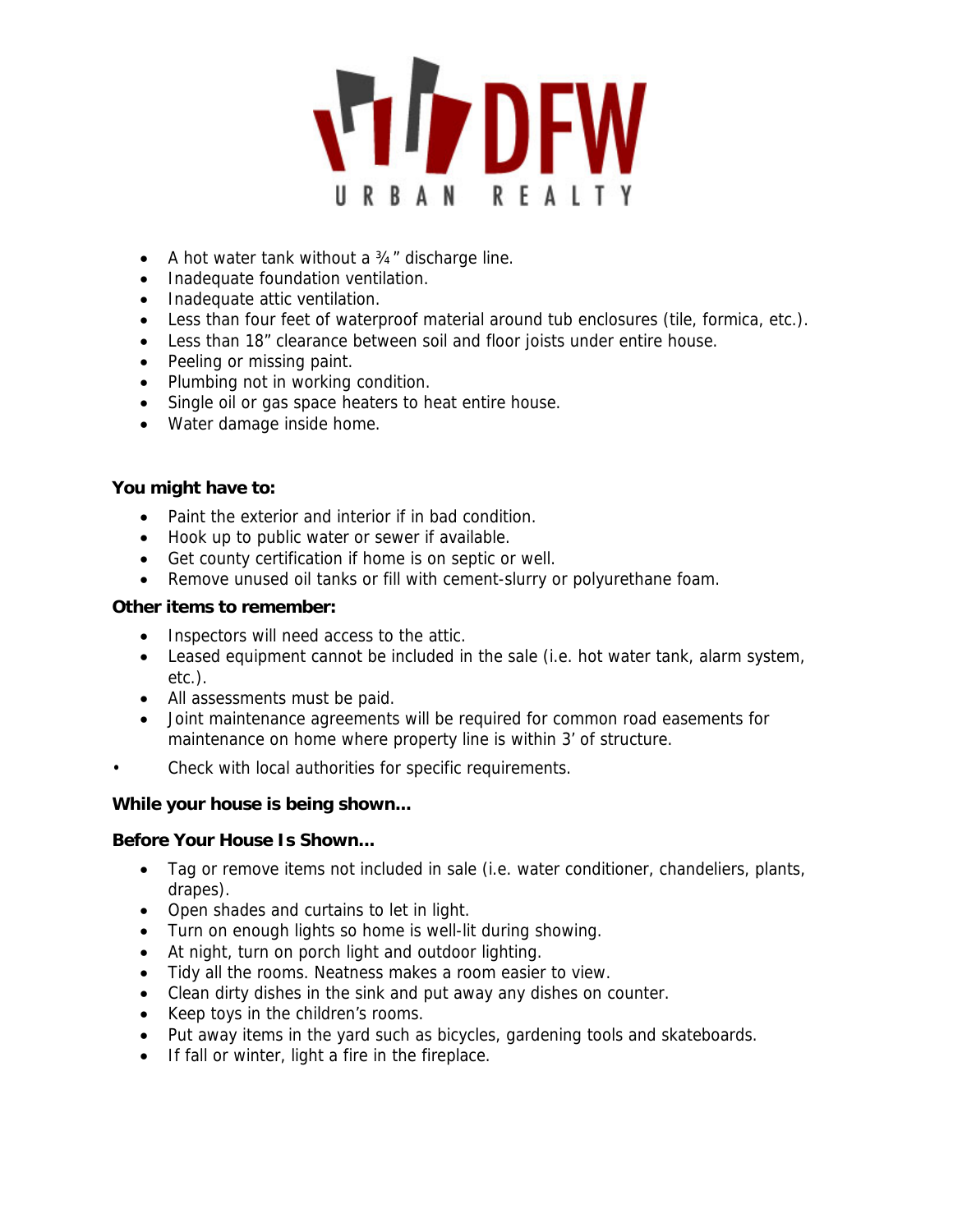

#### **While Your House Is Being Shown...**

- When possible, leave while the property is shown. If not, remain in an area not being shown by the sales associate.
- Let the real estate expert show your house. Answer questions candidly when asked, but avoid questioning potential buyers.
- Refer inquiries about seeing your house to your Realtor to take advantage of the agent's professional skills in selling your home.
- Don't mention items you wish to dispose of unless asked.
- It is best to be away when your agent is holding an open house.
- Keep pets outdoors or in one area.
- Keep children quiet and in one area.
- Keep radio, stereo or TV on low volume.
- Keep money and other valuable items out of sight.

#### **Answers to frequently asked questions...**

#### **What is title insurance?**

Title insurance protects the named insured against loss because of defects, liens, encumbrances, adverse claims or other matters not shown or disclosed to the new owner that attach before date of policy.

#### **What is a wood-destroying organism inspection report?**

A wood-destroying organism inspection report is a written opinion by a qualified state licensed structural pest control inspector based upon what was visible and evident at the time of inspection. The inspection report does not in any way represent or guarantees the structure to be free from wood-destroying organisms or their damage, nor does it represent or guarantee that the total damage or infestation is limited to that disclosed in the report. Wood-destroying organisms include subterranean termites, damp wood termites, carpenter ants, wood boring beetles and wood decay fungus.

#### **What are the hazards of lead-based paint?**

All buyers and sellers are required by law to receive and read a pamphlet outlining the hazards of lead-based paint for homes built before 1978. Be sure to ask your real estate agent for a copy.

#### **What are closing costs?**

Closing costs are an accumulation of charges paid to different entities associated with the buying and selling of real estate. For sellers, they are usually about 9.5-10% of the total sales price of a property. Some of the closing costs you might encounter are: discount points, escrow fee, documentation fee, homeowners' association fees, pest/rot inspection, real estate commission and title insurance premium.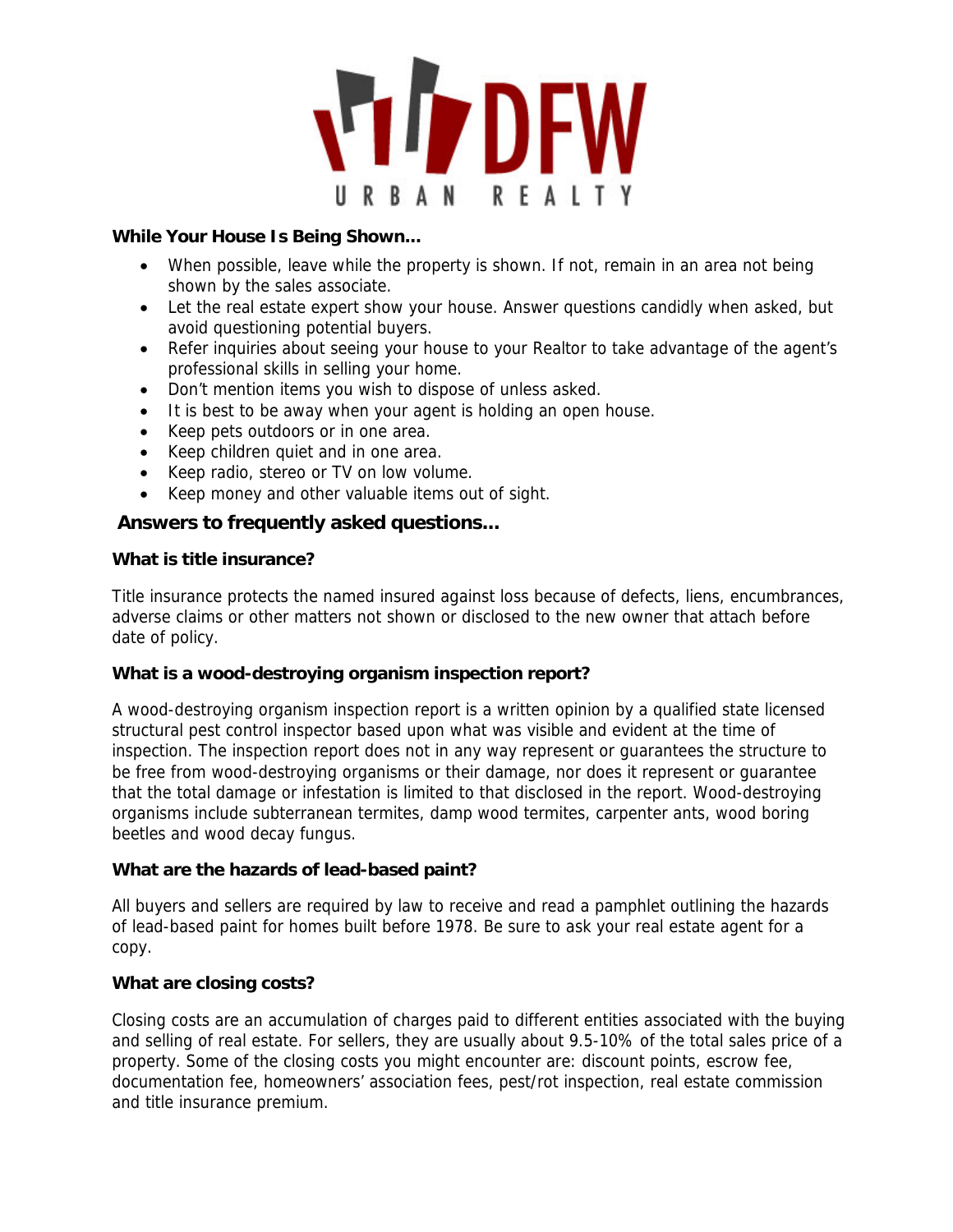

#### **What is the difference between "pre-qualified" and "pre-approved"?**

If a buyer is "pre-qualified" it has been determined, with a loan officer, what price the buyer can afford based on the down payment, debts and the amount the mortgage company will approve for the mortgage. Being "pre-qualified" is only a determination of probable credit. If "preapproved", credit, employment and funds have been approved by the lender.

#### **What should a home inspection include?**

Every inspection should include, but not be limited to, an evaluation of the following:

- 1. Foundations
- 2. Roof
- 3. Heating and air conditioning systems
- 4. Ventilation
- 5. Common areas (for condominiums)
- 6. Septic tanks, wells or sewer lines\*
- 7. Insulation
- 8. Plumbing and electrical systems
- 9. Ceiling, walls and floors
- 10. Doors
- 11. Hazardous materials concerns\*

#### **What property details are usually included by Listing Services?**

Usually, properties listed will include the following details:

- Location
- Photograph
- Price
- Utilities
- Amenities
- Annual property tax
- Current financing (when assumable)
- Listing company

#### **What pages are generally included in the Purchase and Sales Agreement?**

- Agency Disclosure
- Financing Addendum/Clause
- Earnest Money Receipt
- Inspection/Clause
- Conditions/Disclosures Addendum
- Contingency
- Addendum Outlining Special Conditions
- Lead-Base Paint Notification
- Property Disclosure Form (completed by Sellers)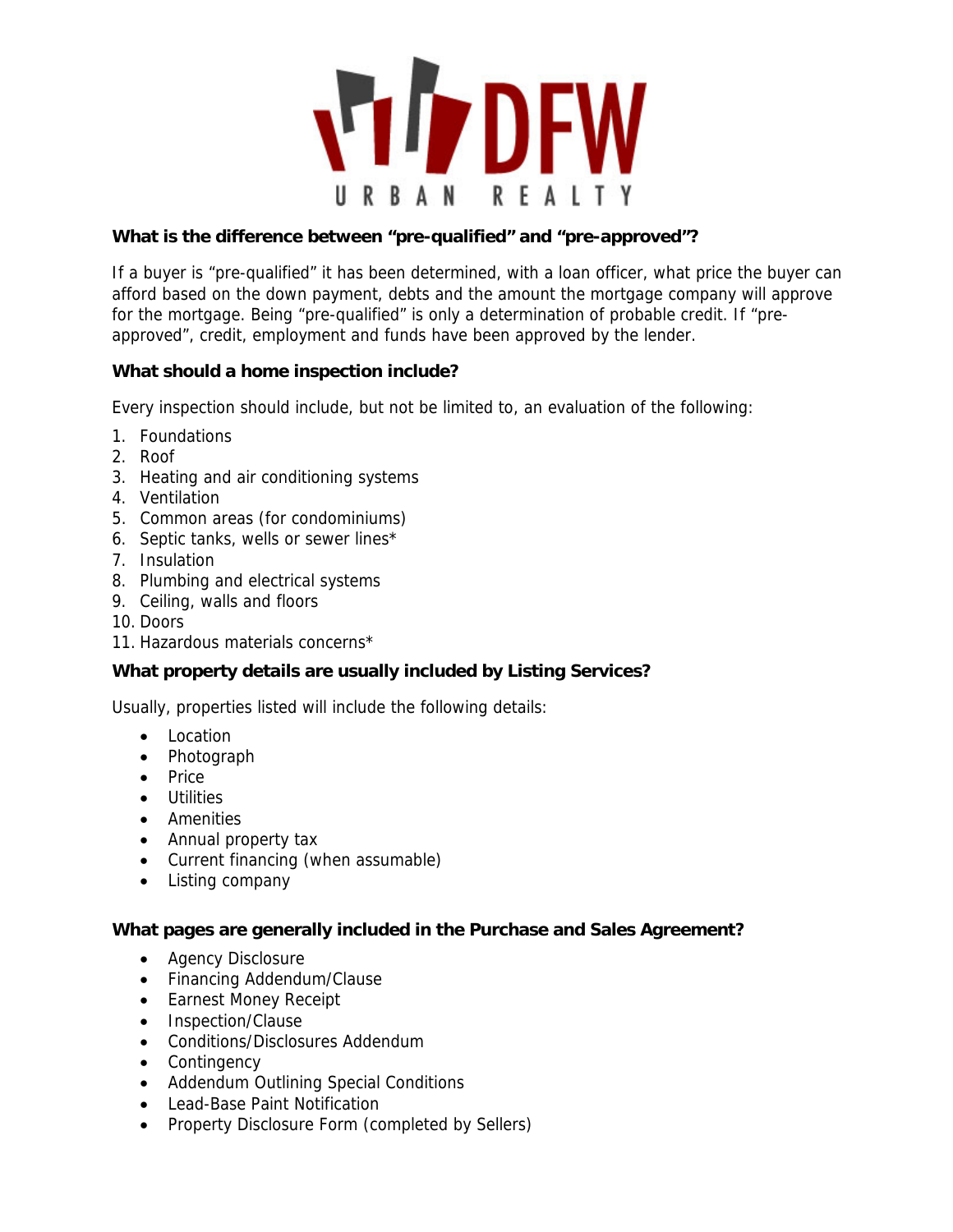

**What is the difference between a REALTOR® & Real Estate Agent?**

**REALTOR® identifies real estate professionals who are members of the National Association of REALTORS® and subscribe to its strict Code of Ethics. Not every real estate agent is a REALTOR®. A REALTOR® may be an appraiser, property manager or involved in some other aspect of the real estate business.** 

# **Glossary of Real Estate and Financing Terminology**

**ACCEPTANCE:** Consent to an offer to enter into contract.

**ADJUSTABLE RATE MORTGAGE:** A loan that allows the lender to adjust the borrower's Interest rate and payments at prescribed times and with prescribed limits.

**AMORTIZED LOAN:** A loan that is paid off in equal installments during its term.

**A. P. R.** (Annual Percentage Rate): A term used in the Truth in Lending Act. It represents the relationship of the total finance charge (Interest, discounts points. origination fees, loan broker, commission, etc.) to the amount of the loan.

**APPRAISAL:** An estimate of real estate value, usually issued to standards of FHA, VA, FHMA. Recent comparable sales in the neighborhood are the most important factor in determining value.

**APPRECIATION:** Increase in value due to any cause.

**ASSUMABLE MORTGAGE:** Purchaser takes ownership to real estate encumbered by an existing mortgage and assumes responsibility as the guarantor for the unpaid balance of the mortgage.

**BILL OF SALE:** Document used to transfer title (ownership) of PERSONAL property.

**CLOSING STATEMENT:** A financial statement rendered to the buyer and seller at the time of transfer of ownership, giving an account of all funds received or expended.

**CLOUD ON THE TITLE:** Any condition that affects the clear tithe to real property.

**COMPARABLE SALES:** Sales that have similar characteristics as the subject property and are used for analysis in the appraisal process.

**CONTRACT:** An agreement to do or not to do a certain thing.

**CONSIDERATION:** Anything of value to induce another to enter into a contract (i.e. money, services, a promise).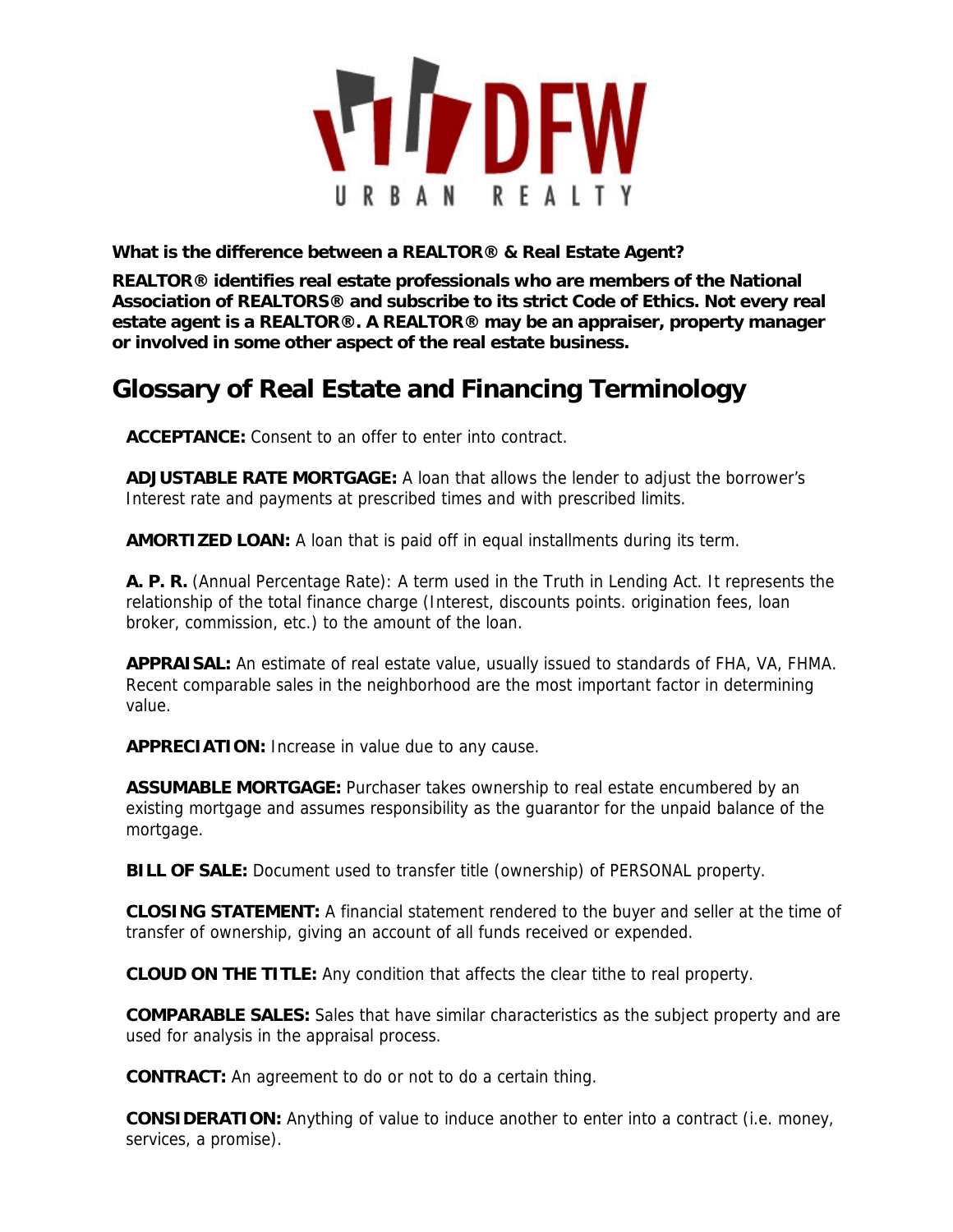

**DEED:** Written instrument which, when properly executed and delivered, conveys title to real property.

**DISCOUNT POINTS OR POINTS:** A loan fee charged by a lender of FHA, VA or Conventional loans to increase the yield on the investment. One point  $= 1\%$  of the loan amount.

**EARNEST MONEY:** Initial deposit made by the purchaser of real estate as evidence of good faith.

**EASEMENT:** A right to use the land of another.

**ENCUMBRANCE:** Anything that burdens (limits) the fee title to property, such as a lien, easement or restriction of any kind.

**EQUITY:** The value of real estate over and above the liens against it. It is obtained by subtracting the total liens 'from the value.

**ESCROW PAYMENT:** That portion of a mortgagor's monthly payment held in trust by the lender to pay for taxes, hazard insurance, mortgage insurance, lease payments and other items as they become due.

**EXCHANGE:** The trading of equity in a piece of property for equity in another.

**FANNIE MAE:** Nickname for Federal National Mortgage Corp. (FNMA), a tax-paying corporation created by Congress to support the secondary mortgages insured by FHA or guaranteed by VA. as well as conventional home mortgages.

**FEDERAL HOUSING ADMINISTRATION (FHA):** The Federal Government agency that administers FHA insured loans.

**FHA INSURED MORTGAGE:** A mortgage under which the Federal Housing Administration insures loans made, according to its regulation, by approved lenders.

**FIXED RATE MORTGAGE:** A loan that fixes the interest rate at a prescribed rate for the duration of the loan.

**FORECLOSURE:** Procedure whereby property pledged as security for a debt is sold to pay the debt in the event of default.

**FREDDIE MAC:** Nickname for Federal Home Loan Mortgage Corp. (FHLMC), a federally controlled and operated corporation to support the secondary mortgage market. It purchases and sells residential conventional home mortgages.

**GRADUATED PAYMENT MORTGAGE:** Any loan where the borrower pays a portion of the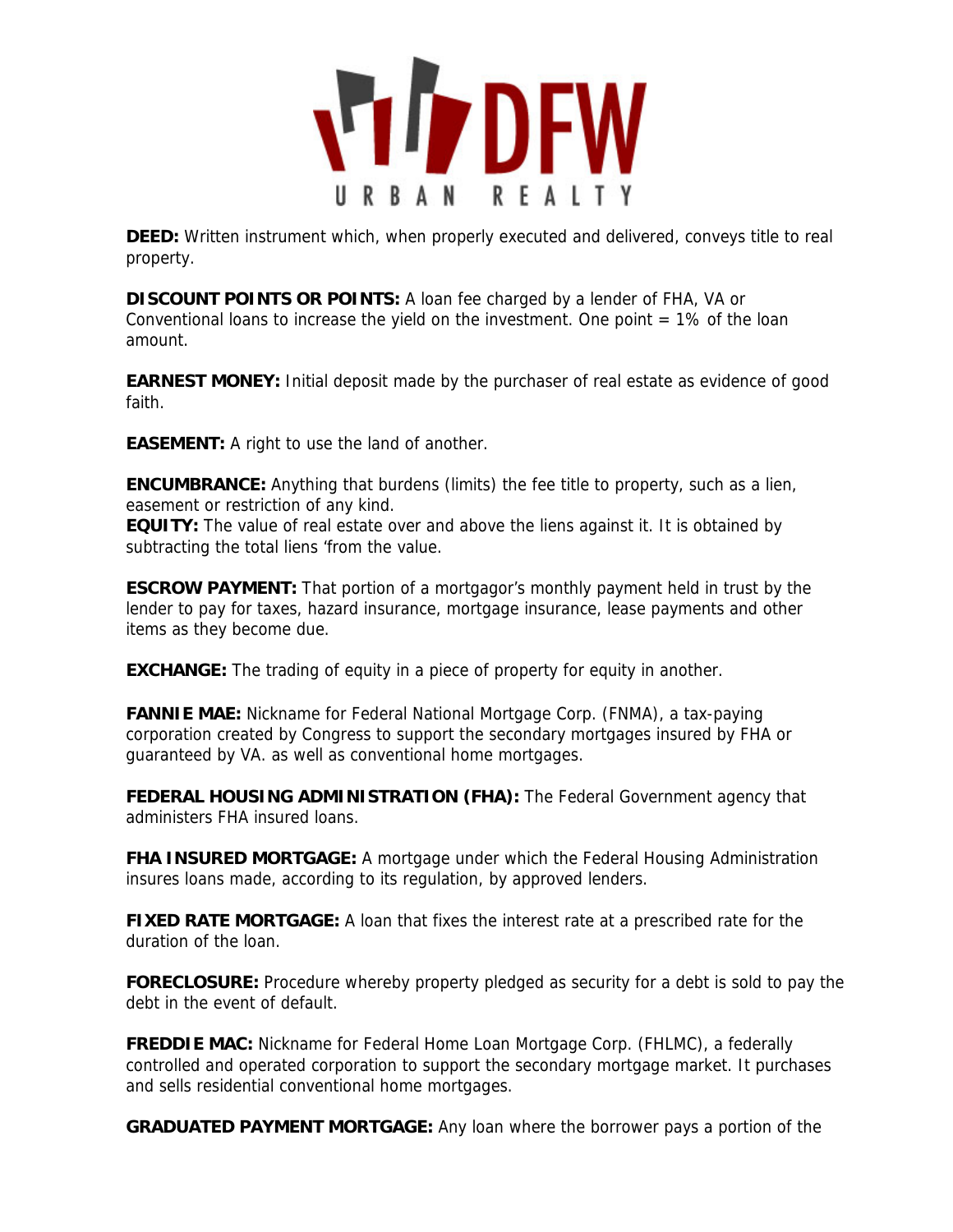

interest due each month during the first few years of the loan. The payment increases gradually during the first few years to the amount necessary to fully amortize the loan during its life

**INVESTOR:** the holder of a mortgage or the permanent lender for whom the mortgage banker services the loan. Any person or institution that invests in mortgages.

**TENANCY:** A type of ownership of property by two or more people with the right of survivorship. Requires the four unities of time, title, interest and possession.

**LEASE PURCHASE AGREEMENT:** Buyer makes a deposit for the future purchase of a property with the right to lease the property in the interim.

**LOAN TO VALUE RATIO (LTV):** The ratio of the mortgage loan principal (amount borrowed) to the property's appraised value (selling price). Example- on a \$100,000 home, with a mortgage loan principal of \$80,000 the loan to value ratio is 80%.

**MORTGAGE:** One type of document used to make property the security for the payment of a loan.

**MORTGAGE INSURANCE PREMIUM (MIP):** The consideration paid by a mortgagor for mortgage insurance either to FHA or a private mortgage insurance (PMI) company. This insurance protects the investor from possible loss in the event of a borrower's default. **MORTGAGEE:** The lender of money or the receiver of the mortgage document.

**MORTGAGOR:** The borrower of money of the giver of the mortgage document.

**NOTE:** A written promise to pay a certain amount of money.

**ORIGINATION FEE:** A fee or charge for work involved in the evaluation, preparation and submission of a proposed mortgage loan.

**PREPAYMENT PENALTY:** A fee paid to the mortgagee for paying the mortgage before it becomes due. Also known as prepayment fee or reinvestment fee.

**PRIVATE MORTGAGE INSURANCE (PMI):** See Mortgage Insurance Premium.

**PROMISSORY NOTE:** A written contract containing a promise to pay a definite amount of money at a definite future time.

**REALTOR:** A member of local and state real estate boards that are affiliated with the National Association of Realtors (NAR).

**RENT WITH OPTION:** A contract that gives one the right to lease property at a certain sum with the option to purchase at a future date.